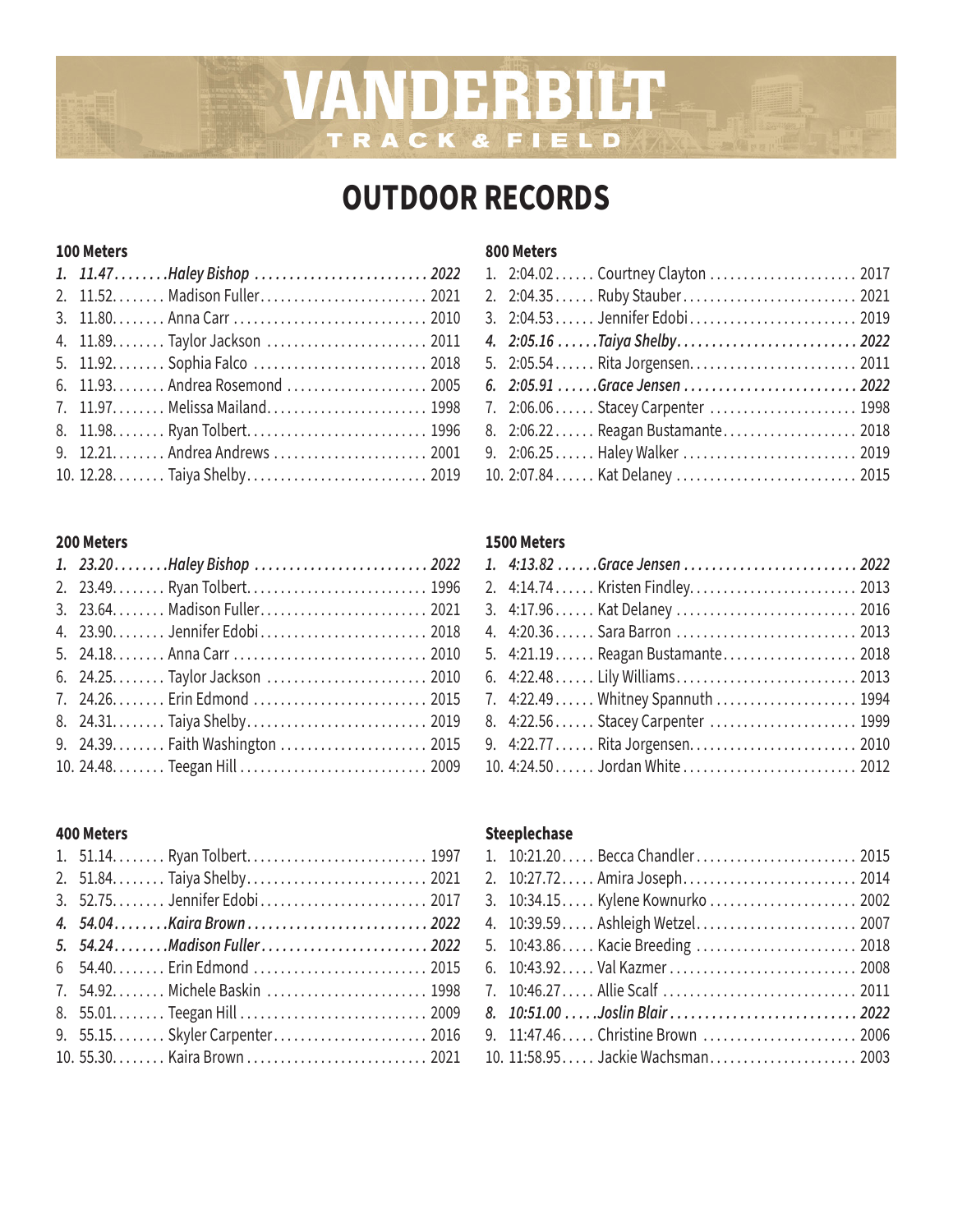# **OUTDOOR RECORDS**

VANDERBILT

TRACK & FIELD

### **3000 Meters**

| 1. 9:28.97  Carmen Carlos 2016    |  |
|-----------------------------------|--|
|                                   |  |
| 3. 9:34.68 Sara Barron  2015      |  |
| 4. 9:36.30 Vanessa Valentine 2016 |  |
| 5. 9:36.70 Niki Narayani 2022     |  |
|                                   |  |
| 7. 9:38.56 Liz Anderson  2014     |  |
|                                   |  |
| 9. 9:41.01 Gillian Mortimer  2021 |  |
| 10. 9:42.44  Beth VanDusen  1999  |  |

### **5000 Meters**

| 1. 16:07.34 Liz Anderson  2014     |  |
|------------------------------------|--|
| 2. 16:09.18 Erika Schneble 2004    |  |
| 3. 16:10.52 Vanessa Valentine 2016 |  |
|                                    |  |
| 5. 16:22.71  Niki Narayani 2022    |  |
| 6. 16:26.36 Carmen Carlos 2017     |  |
| 7. 16:26.46 Alexa Rogers 2012      |  |
| 8. 16:29.07 Claire Benjamin 2015   |  |
| 9. 16:29.59 Carmen Mims 2007       |  |
|                                    |  |
|                                    |  |

## **10,000 Meters**

| 1. 33:44.76 Liz Anderson  2014            |  |
|-------------------------------------------|--|
| 2. 34:10.30 McKenzie Yanek 2022           |  |
| 3. 34:48.05 Grace Orders  2013            |  |
|                                           |  |
| 5. 35:30.76 Claire Benjamin 2014          |  |
| 6. 35:34.41 Vanessa Valentine 2015        |  |
| 7. 35.40.27 Kristabel Doebel-Hickok  2008 |  |
| 8. 35:44.75 Stephanie Black  1989         |  |
| 9. 35:57.48 Caroline Pietrzyk 2019        |  |
| 10. 36:03.76 Whitney Spannuth  1996       |  |

### **100-Meter Hurdles**

### **400-Meter Hurdles**

| 6. 1:00.97  Autumn Smith  2001  |
|---------------------------------|
| 7. 1:00.99 Josie Hahn  2005     |
| 8. 1:01.24  Nicole Hare 1987    |
| 9. 1:01.30 Josephine Dal  2022  |
| 10. 1:01.47  Asiah Hodgen  2002 |

# **Mile**

|  |  |  | 1. 4:42.44 Sara Barron  2014 |  |
|--|--|--|------------------------------|--|
|--|--|--|------------------------------|--|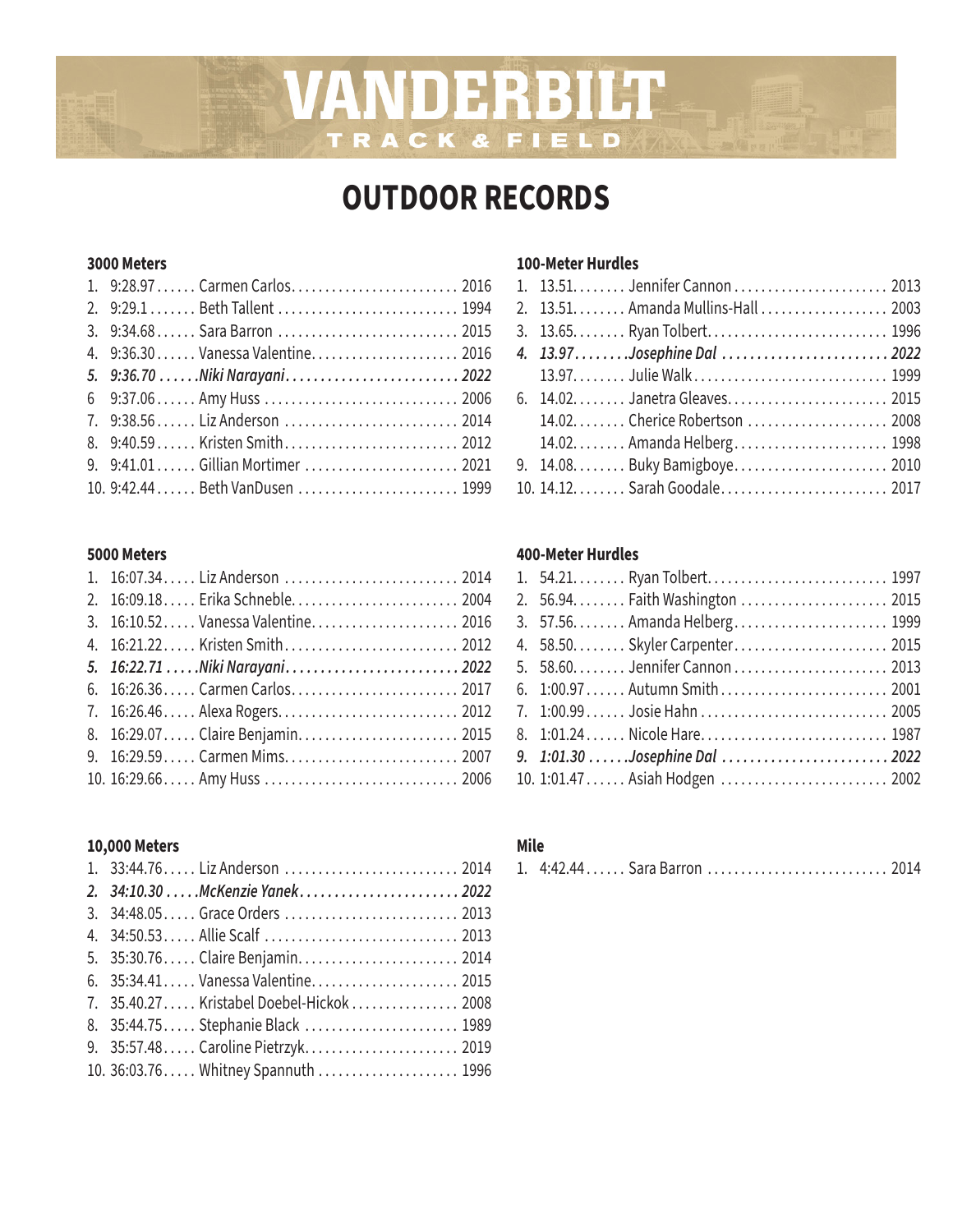# **OUTDOOR RECORDS**

VANDERBILT

TRACK & FIELD

## **4x100m Relay**

| 1. | H. Bishop, T. Shelby, N. Anderson, M. Fuller 44.93      |  |
|----|---------------------------------------------------------|--|
|    |                                                         |  |
| 2. | H. Bishop, M. Fuller, J. Smith, T. Shelby  45.81        |  |
|    |                                                         |  |
| 3. | M Mailand, J Walk, A Helberg, R Tolbert 46.38           |  |
|    |                                                         |  |
|    | 4. A Carr, T Jackson, T Hill, B Bamigboye  46.46        |  |
|    |                                                         |  |
|    | 5. T Jackson, A Carr, T Hill, Jos White  46.52          |  |
|    |                                                         |  |
|    | 6. S Carpenter, F Washington, E Radan, E Edmond  46.79  |  |
|    |                                                         |  |
| 7. | J Edobi, T Shelby, J Smith, R Clay  46.89               |  |
|    |                                                         |  |
| 8. | M Mailand, J Walk, A Helberg, M Baskin 46.90            |  |
|    |                                                         |  |
| 9. | J Gleaves, F Washington, E Radan, E Edmond  46.95       |  |
|    |                                                         |  |
|    | 10. A Andrews, V Lagios, K Brewer, A Mullins-Hall 47.00 |  |
|    |                                                         |  |

# **4x200m Relay**

| 1. E Edmond, S Carpenter, F Washington, J Edobi 1:37.45 |
|---------------------------------------------------------|
|                                                         |
| 2. E Edmond, S Carpenter, C Clayton, S Charley 1:40.24  |
|                                                         |
| 3. G Holloway, L Fortson, L Smith, A Floyd 1:40.26      |
|                                                         |
| 4. A Andrews, M Carr, M Baldwin, C Liggins 1:43.72      |
|                                                         |
| 5. K Brewer, A Andrews, V Lagios, A Smith 1:44.60       |
|                                                         |

# **4x400m Relay**

| 1. | F Washington, S Carpenter, C Clayton, E Edmond . 3:34.74 |
|----|----------------------------------------------------------|
|    |                                                          |
|    |                                                          |
| 2. | K. Brown, M. Fuller, T. Shelby, J. Smith. 3:35.06        |
|    |                                                          |
| 3. | T. Shelby, M. Fuller, K. Brown, H. Bishop. 3:36.22       |
|    |                                                          |
| 4. | J Walk, A Helberg, M Baskin, R Tolbert 3:36.13           |
|    |                                                          |
| 5. | M Baskin, A Helberg, S Carpenter, R Tolbert 3:36.51      |
|    |                                                          |
| 6. | H McIntosh, A Helberg, M Baskin, R Tolbert  3:37.14      |
|    |                                                          |
|    | 7. J Walk, A Helberg, S Carpenter, R Tolbert 3:38.08     |
|    |                                                          |
| 8. | J Walk, A Helberg, H McIntosh, R Tolbert 3:38.85         |
|    |                                                          |
| 9. | K. Brown, J. Smith, R. Stauber, T. Shelby 3:39.71        |
|    |                                                          |
|    | 10. F Washington, L Witty, C Clayton, J Edobi 3:39.84    |
|    |                                                          |

## **4x800m Relay**

| 1. H Walker, J Edobi, G Jensen, R Bustamante  8:37.45     |
|-----------------------------------------------------------|
|                                                           |
| 2. G Hutton, C Clayton, M Criscione, R Bustamante 8:38.34 |
|                                                           |
| 3. C Clayton, G Hutton, K Derry, R Bustamante 8:41.71     |
|                                                           |
| 4. G Jensen, G Hutton, H Walker, R Bustamante 8:44.55     |
|                                                           |
| 5. E Redig, N Underwood, K Elliot, S Carpenter  8:45.43   |
|                                                           |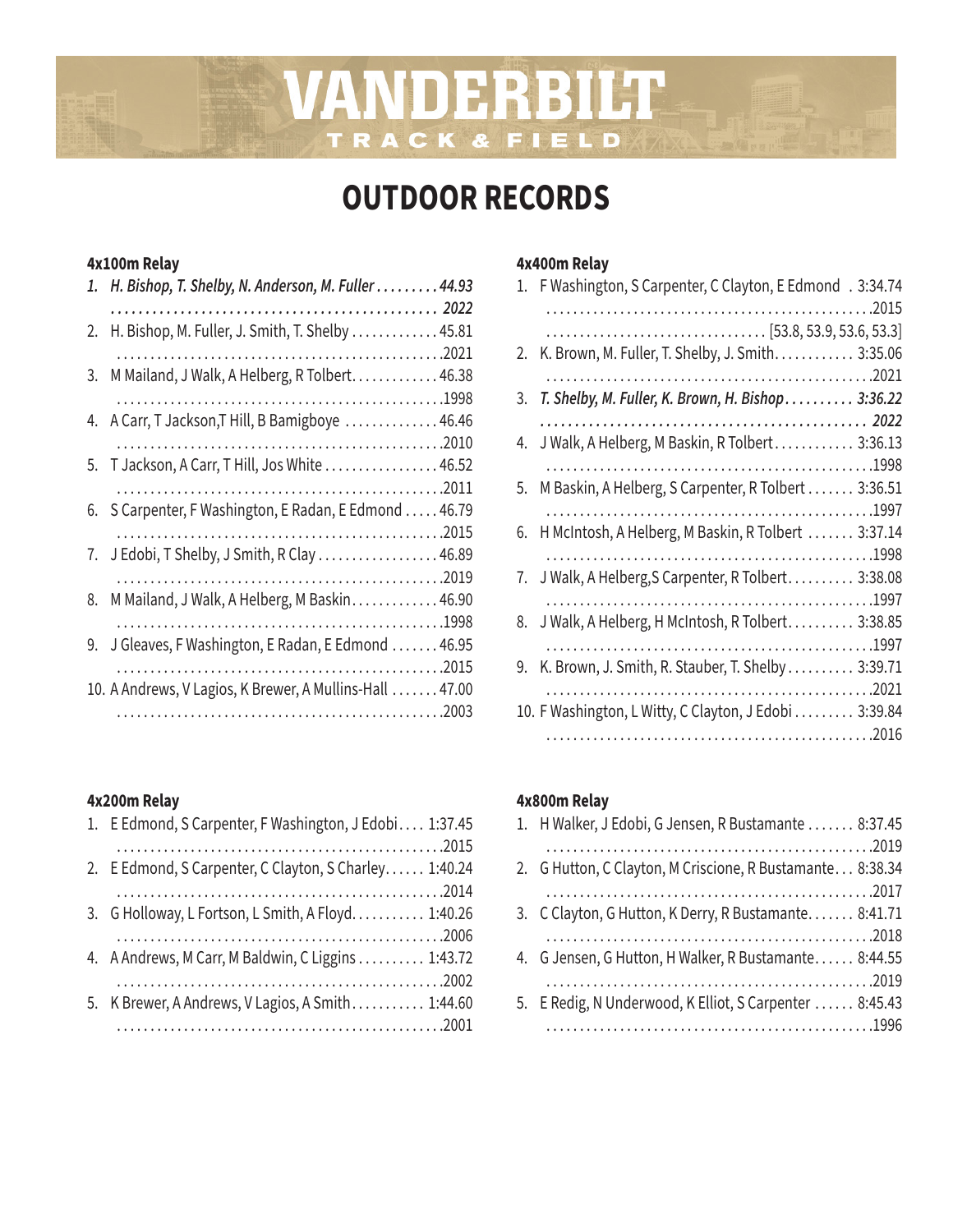# VANDERBILT CK&FIELD TRA

# **OUTDOOR RECORDS**

# **4x1500m Relay**

| 1. H Walker, G Jensen, G Hutton, R Bustamante 17:54.86    |
|-----------------------------------------------------------|
|                                                           |
| 2. A Scalf, K Findley, A Rogers, Jor White  18:04.85      |
|                                                           |
| 3. G Hutton, R Bustamante, M Criscione, K Derry 18:07.20  |
|                                                           |
| 4. B Tallent, K Oyama, N Underwood, W Spannuth . 18:13.46 |
|                                                           |
| 5. Jor White, A Rogers, L Anderson, R Jorgensen 18:14.20  |
|                                                           |
|                                                           |

# **Sprint Medley**

| 1. M Mailand, J Walk, R Tolbert, S Carpenter  3:46.98      |  |
|------------------------------------------------------------|--|
|                                                            |  |
| 2. T Price, B Schulte, J Edobi, C Clayton  3:50.46         |  |
|                                                            |  |
| 3. J Walk, C Miles-Threatt, R Tolbert, H McIntosh  3:54.56 |  |
|                                                            |  |
| 4. J Walk, C Miles-Threatt, R Tolbert, A Helberg  3:54.58  |  |
|                                                            |  |
| 5. J Walk, M Baskin, R Tolbert, A Helberg 3:54.70          |  |
|                                                            |  |
|                                                            |  |

# **Distance Medley**

| 1. K Derry, J Edobi, G Hutton, R Bustamante 11:22.86          |
|---------------------------------------------------------------|
|                                                               |
| 2. S Tsai, J Edobi, G Hutton, M Huebner 11:31.65              |
|                                                               |
| 3. G Hutton, B Schulte, R Bustamante, C Clayton. 11:34.58     |
|                                                               |
| 4. P Johnson, M Baskin, Ca Miles-Threatt, S Carpenter11:36.19 |
|                                                               |
| 5. S Carpenter, M Mailand, K Howisey, C Bryne  11:40.84       |
|                                                               |
|                                                               |

## **Shuttle Hurdle**

| 1. J Walk, A Hodgen R Tolbert, A Helberg 57.70 |  |
|------------------------------------------------|--|
|                                                |  |

# **High Jump**

| 1. 6' 0 (1.82m) Josie Hahn 2004          |
|------------------------------------------|
|                                          |
| 3. 5' 9 3/4 (1.77) Ellie Tidman 2012     |
| 4. 5' 8 3/4 (1.75m) Buky Bamigboye  2010 |
|                                          |
| 6. 5' 8 (1.72m) Becky Collins 1999       |
| 7. 5' 7 (1.70m)  Cherice Robertson  2008 |
| 8. 5' 6 (1.67m) Tina Blair  1983         |
| 5' 6 (1.67m)  Ashley Berry  1991         |
| 5' 6 (1.67m)  Cheri Calahan  1995        |
| 5' 6 (1.67m)  Kyshia Ewing  2001         |
| 5' 6 (1.67m)  Madison Murray  2021       |

# **Pole Vault**

|  | 3. 13' 3 1/2 (4.05) Caleigh Lofstead 2018    |  |
|--|----------------------------------------------|--|
|  | 4. 13' 1 3/4 (4.01)  Margaret Ollinger  2019 |  |
|  | 5. 13' 1/4 (3.97)  Meagan Martin  2012       |  |
|  | 6. 12' 9 1/2 (3.90)  Morgan Toone 2012       |  |
|  | 7. 12' 8 (3.86) Katherine Hendrix  2011      |  |
|  |                                              |  |
|  | 9. 12' 5 1/2 (3.80)  Kaitlyn Deutsch 2021    |  |
|  | 10. 12' 1 1/2 (3.70)Laine Roberts 2022       |  |

# **Long Jump**

|  | 2. 19'10 1/4 (6.05) Buky Bamigboye  2010   |  |
|--|--------------------------------------------|--|
|  | 19'10 1/4 (6.05) . Ryan Tolbert  1996      |  |
|  | 4. 19' 7 (5.96) Lauryn Smith 2006          |  |
|  |                                            |  |
|  | 6. 19' 0 (5.79) Garnetta Holloway 2006     |  |
|  |                                            |  |
|  | 18' 10 3/4 (5.76) Sydney Faulkner. 2005    |  |
|  | 9. 18' 9 1/4 (5.72)  Sarah Goodale  2017   |  |
|  | 10. 18' 7 1/4 (5.67)  Jennifer Cannon 2014 |  |
|  | 18' 7 1/4 (5.67)  Josie Hahn 2003          |  |
|  |                                            |  |